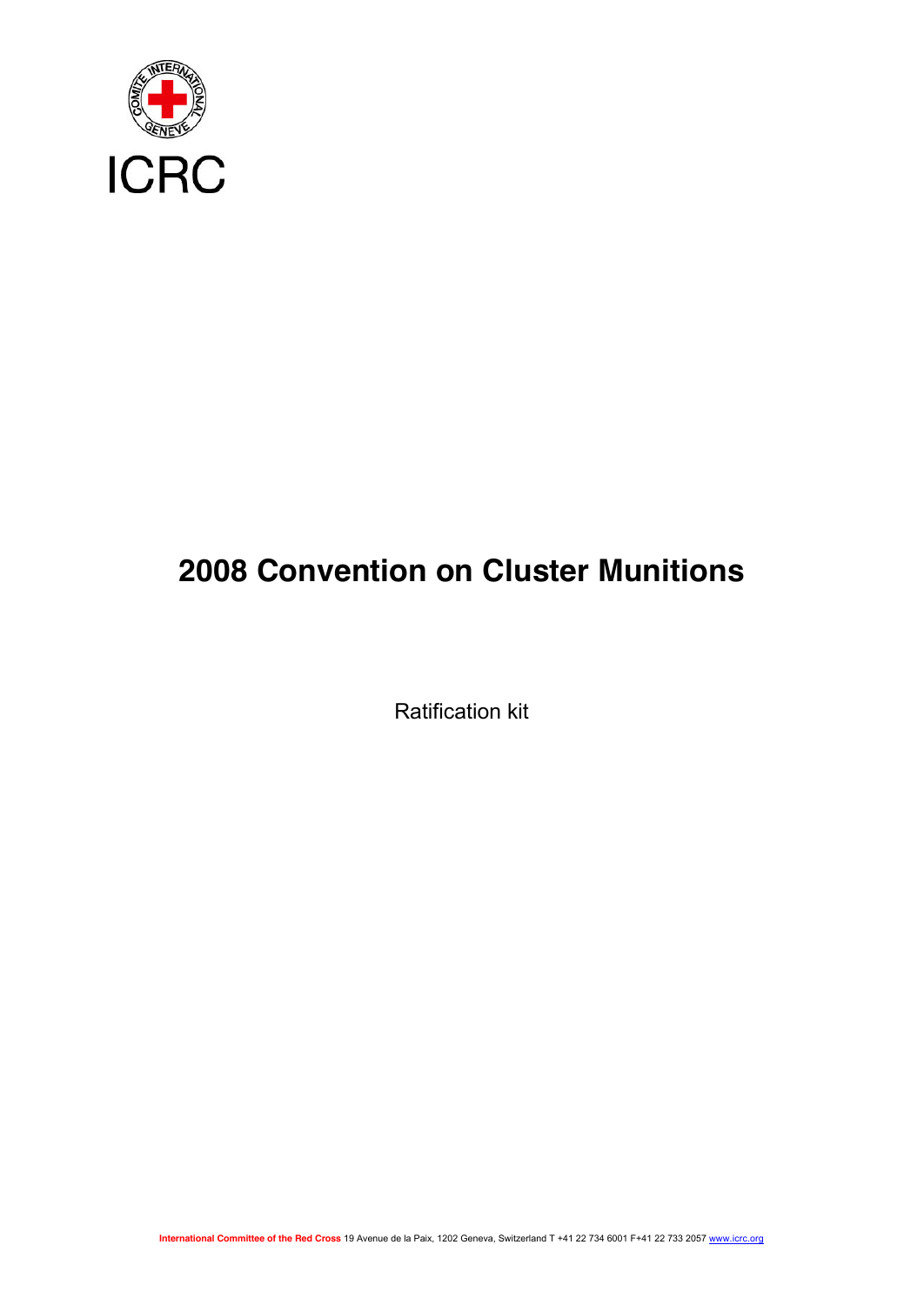# **STATE ADHERENCE TO AND IMPLEMENTATION OF THE CONVENTION ON CLUSTER MUNITIONS**

The Convention on Cluster Munitions provides a comprehensive framework for addressing the long-standing humanitarian issues associated with these weapons. Ensuring that the Convention fulfils its promises requires the widest possible adherence and implementation among States. This paper describes the procedures that most States have to follow in order to ratify or accede to this treaty. It also contains model instruments of adherence to be filed with the depositary. These instruments have been prepared in consultation with the Treaty Section of the United Nations Office of Legal Affairs in New York.

## **1. SIGNATURE**

The Convention opened for signature on 3 December 2008 at a ceremony in Oslo, Norway. Thereafter, and until its entry into force, it can be signed at United Nations Headquarters in New York (contact: Treaty Section, Office of Legal Affairs). Once the Convention enters into force, the period allowed for signatures will be closed.

By signing the Convention, a State is signaling its intention to become a party to the instrument in the future. Once it has signed, a State must not take any action that would undermine the object and purpose of the Convention (see Article 18*, Vienna Convention on the Law of Treaties, 1969*).

Signing the Convention does not make the State a party to the agreement, legally bind it or require it to begin to implement all the provisions of the Convention. To become formally bound by the Convention's provisions, a signatory State must subsequently ratify the instrument. States that do not sign the instrument may also agree to be bound by the Convention through the act of accession.

## **2. RATIFICATION AND ACCESSION**

To become party to the Convention on Cluster Munitions a State must formally declare its consent to be bound by the agreement. This will normally involve two principal steps: action by the national government and a notification to the depositary.

## **a. Action by the national government**

At the national level, a State must agree to adhere to the Convention in accordance with domestic procedures for becoming party to international agreements. This usually requires discussion within the country and action by its parliament and/or its executive.

## **b. Notification to the depositary**

After domestic procedures have been followed and the decision to be bound by the Convention taken, a State will need to prepare an instrument of ratification or accession.

A State that has signed the Convention will generally declare its consent to be bound by preparing an instrument of ratification.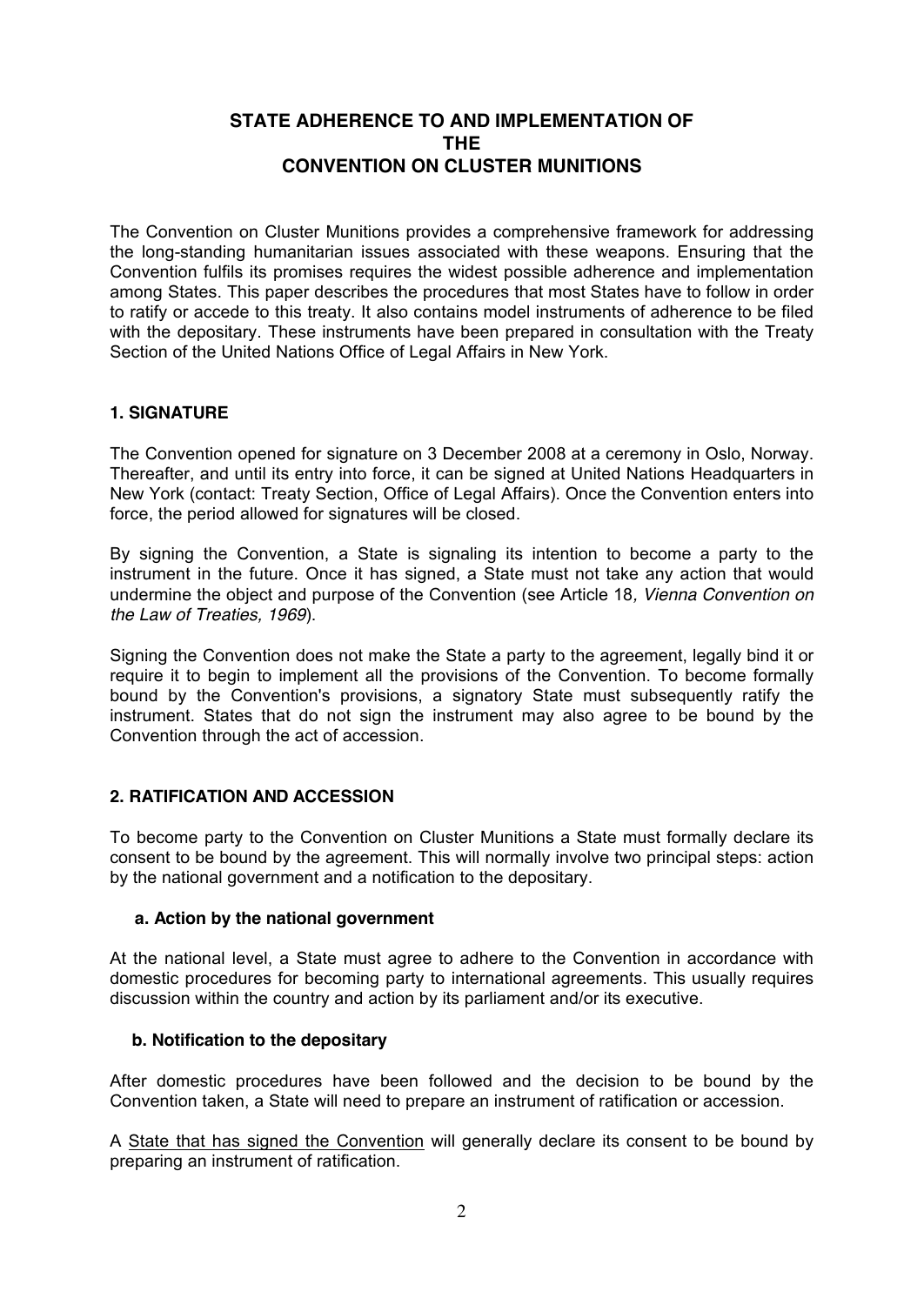A State that has not signed the Convention will usually declare its consent to be bound by preparing an instrument of accession.

For constitutional reasons, certain States use the terms 'acceptance' or 'approval' to describe their adherence to international treaties. These terms have the same legal effect as ratification and consequently express a State's consent to be bound by a treaty.

Instruments of ratification (acceptance, approval or accession) must be deposited with the treaty's depositary, in this case the Secretary-General of the United Nations (contact: Treaty Section, Office of Legal Affairs, United Nations, New York, NY 10017). The filing of this instrument with the depositary is the action which activates a State's commitments under the Convention and giving them international legal force. Once the Convention is in force, the deposit of an instrument with the UN Secretary-General also creates treaty relations, including rights and obligations, with respect to other States Parties. The Convention does not allow for reservations.

The Convention enters into force six months after 30 States have deposited their instruments of ratification (acceptance, approval or accession). The specific date on which the Convention becomes binding on an individual State is determined as follows:

a) For the first 30 States to deposit instruments with the UN Secretary-General, the Convention will enter into force on the first day of the sixth month after the 30th instrument of ratification (acceptance, approval or accession) is received.

b) For all other States, the Convention will enter into force on the first day of the sixth month after the date on which that State deposited its instrument of ratification (acceptance, approval or accession) with the UN Secretary-General.

In order to reinforce the basic norms laid down in the Convention, Article 18 invites States upon ratification (acceptance, approval or accession) to declare that they intend provisionally to apply its general obligations (contained in Article 1) pending its entry into force. The ICRC encourages States to make such a declaration.

## **3. NATIONAL IMPLEMENTATION**

The Convention (Article 9) requires that States take appropriate legal, administrative and other measures to implement its provisions. This includes the imposition of penal sanctions to prevent and punish any prohibited activity committed by persons or on territory under their jurisdiction or control. Depending on domestic law or procedures, specific criminal legislation to impose legal sanctions may be needed. The ICRC's delegations and its Legal Division in Geneva are available for guidance on preparing such legislation.

Administrative measures - including changes in military doctrine and operating procedures and the notification of companies and entities involved in the development, production and transfer of arms - may also be needed to ensure that violations do not occur.

Besides the prevention and punishment of violations, States need to consider a range of positive measures to ensure implementation of the Convention. These may include:

a. Development and implementation of plans for the destruction of stockpiled cluster munitions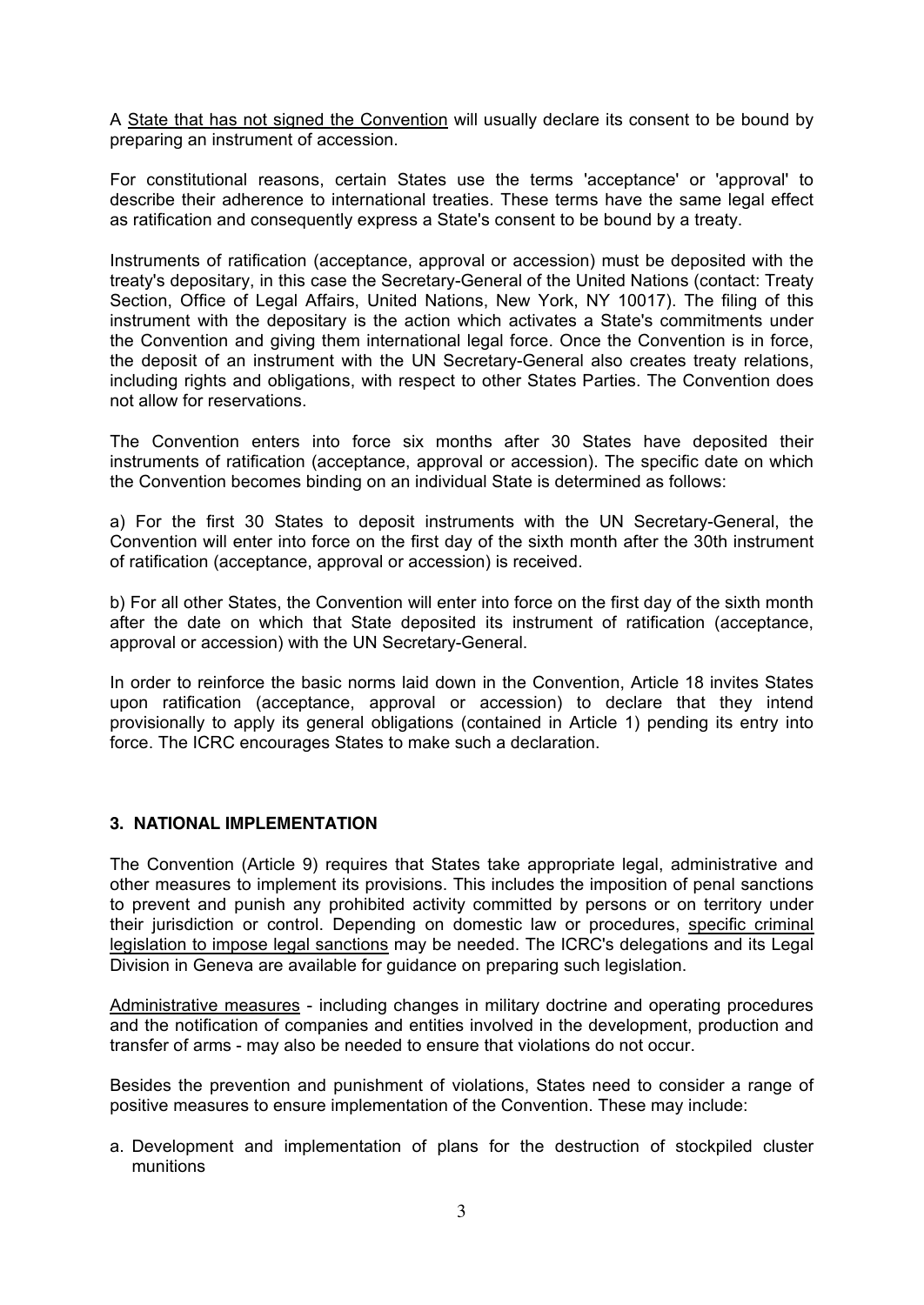- b. Development and implementation of plans for the clearance of cluster munition remnants
- c. Development and implementation of plans for risk education and victim-assistance programmes
- d. Development and implementation of assistance programmes for a, b and c above in support of other States Parties (Article 6)
- e. Preparation and submission to the depositary of annual reports on implementation and other confidence-building measures (Article 7), the first of which is required 180 days after entry into force of the Convention for the State Party concerned

## **4. MODEL INSTRUMENTS OF RATIFICATION, ACCEPTANCE, APPROVAL OR ACCESSION**

Model instruments to be filed with the depositary are attached. Also attached is a model declaration regarding provisional application, which the ICRC encourages States to consider submitting to the depositary at the time of ratification (acceptance, approval or accession).

*The ICRC's delegations throughout the world and its Legal Division in Geneva are available to provide any further information or clarification that may be required.*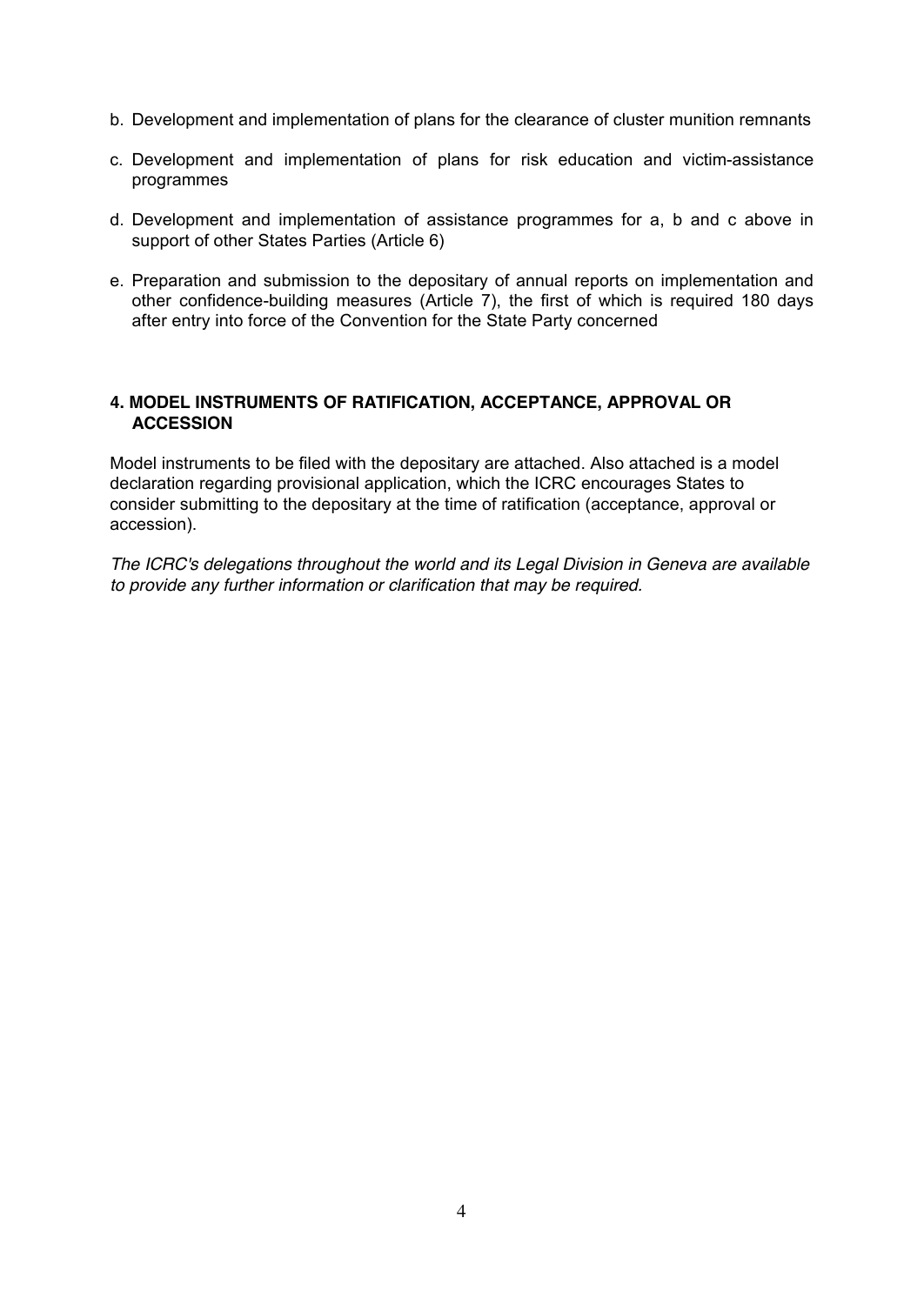*December 2008*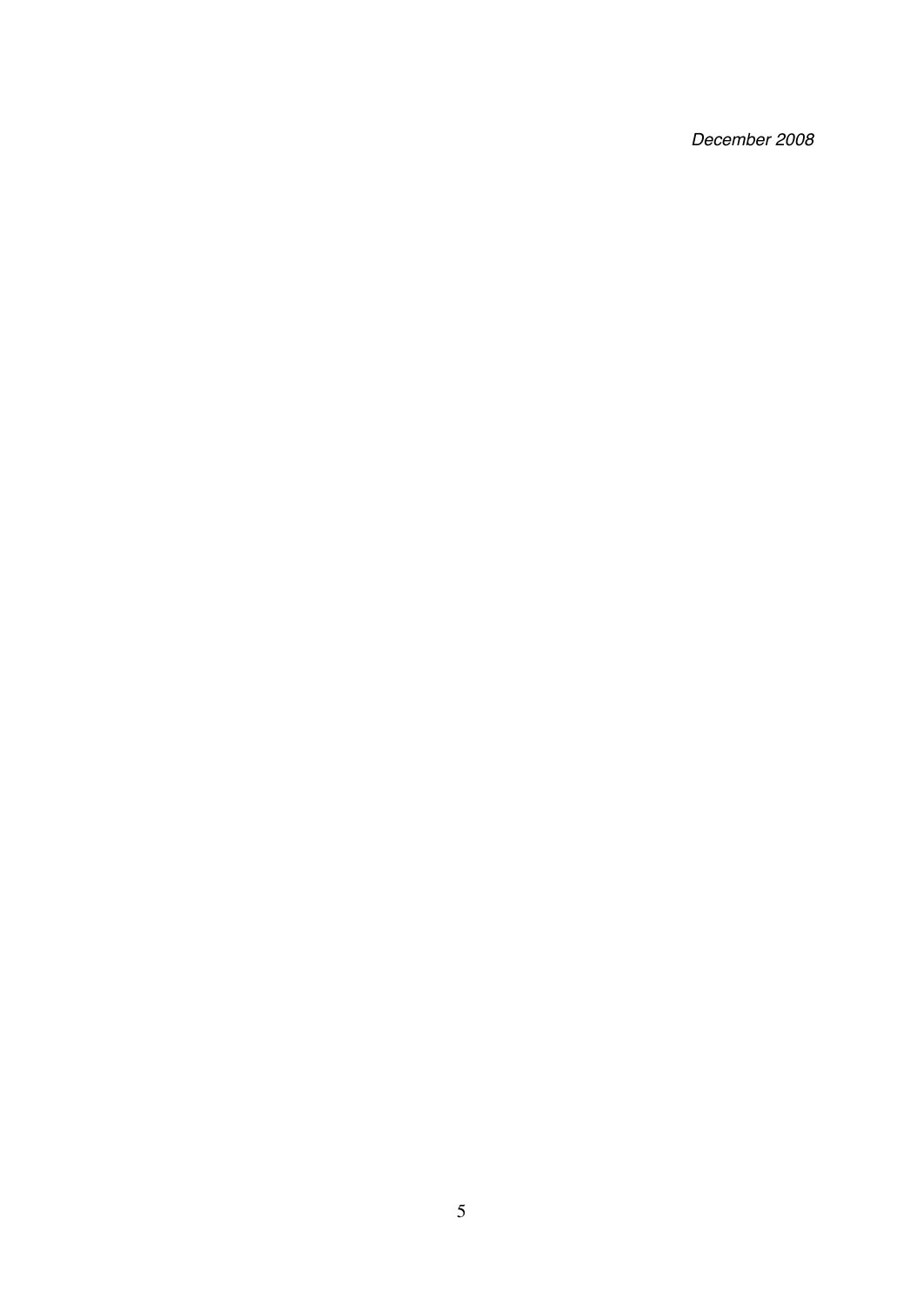**ANNEX**

# MODEL A

## *For States Signatories*

## MODEL INSTRUMENT OF **RATIFICATION** [ACCEPTANCE OR APPROVAL] OF THE CONVENTION ON CLUSTER MUNITIONS

WHEREAS the Convention on Cluster Munitions was adopted at Dublin on 30 May 2008 and opened for signature at Oslo on 3 December 2008,

WHEREAS the said Convention has been signed on behalf of the Government of on  $\overline{\phantom{a}}$  ,  $\overline{\phantom{a}}$  ,  $\overline{\phantom{a}}$  ,

NOW THEREFORE I, [name and title of the Head of State, Head of Government or Minister of Foreign Affairs], declare that the Government of \_\_\_\_\_\_\_, having considered the abovementioned Convention, ratifies [accepts, approves] the same Convention and undertakes faithfully to perform and carry out the stipulations therein contained.

IN WITNESS WHEREOF I have signed this instrument of [ratification, acceptance, approval] at  $\_\_\_\_$  on  $\_\_\_\_\_\$ .

[signature] + [seal]

*This instrument must be signed by the Head of State, Head of Government or Minister of Foreign Affairs.*